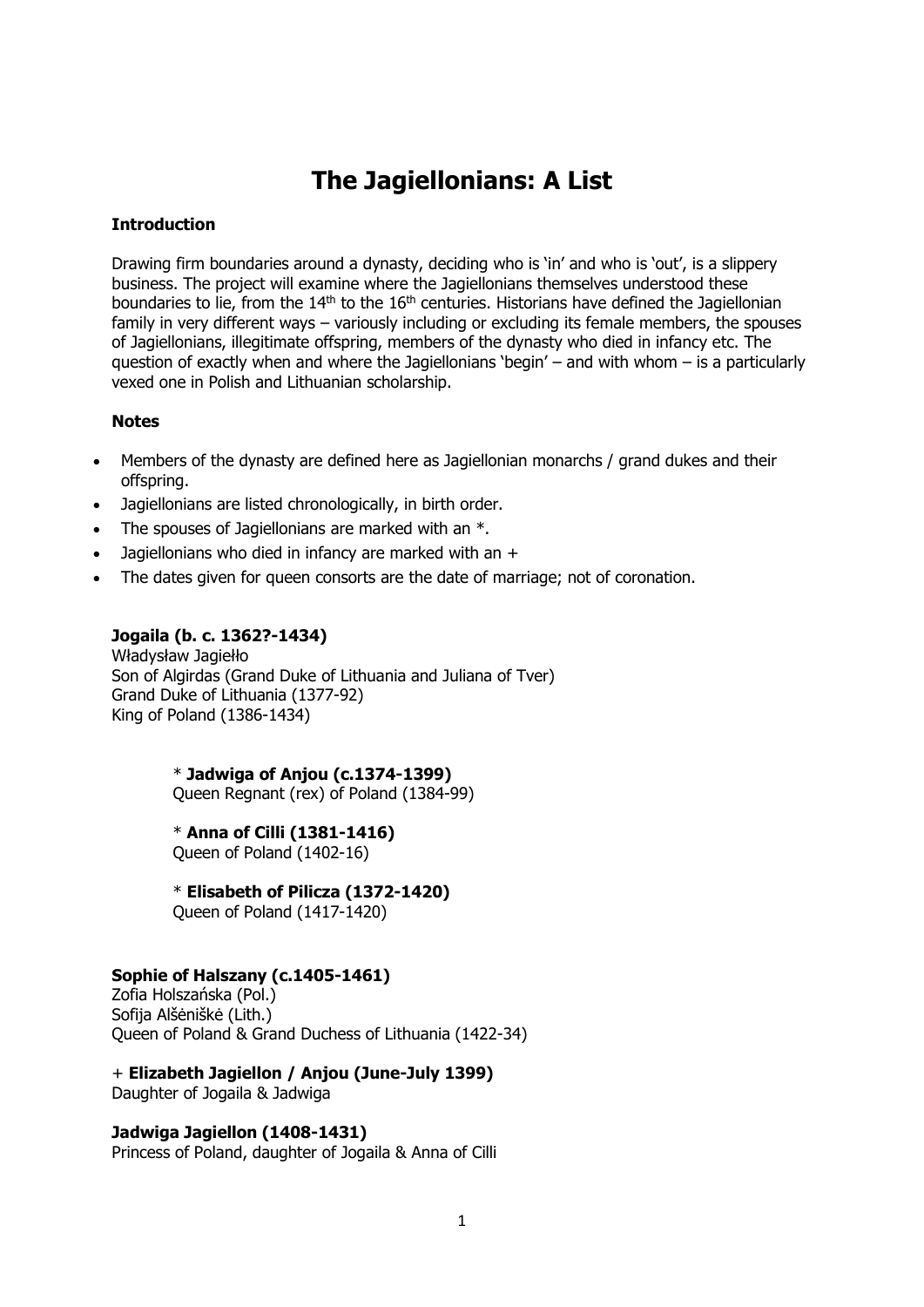## **Ladislaus Jagiellon (1424-44)**

Władysław III Warneńczyk (Pol.) Ulászló I (Hung.) Oldest son of Jogaila & Sophie of Holszany King of Poland (1434-44) King of Hungary (1440-44)

### + **Casimir Jagiellon (1426-7)**

Sone of Jogaila and Sophie of Holszany

## **Casimir Jagiellon (1427-1492)**

Kazmierz IV (Pol.) Kazimieras IV Jogailaitis (Lith.) 3<sup>rd</sup> son of Jogaila and Sophie of Holszany Grand Duke of Lithuania (1440-92) King of Poland (1447-92)

### \* **Elizabeth Habsburg (1436-1505)**

 Daughter of Albert II, Holy Roman Emperor Queen of Poland & Grand Duchess of Lithuania (1454-92).

## **Ladislaus II Jagiellon (1456-1516)**

Vladislav Jagellonský (Czech) Ulászló II (Hung.) King of Bohemia (1471-1516) King of Hungary (1490-1516)

## \* **Barbara of Brandenburg (1464-1515)**

 Daughter of Albrecht Achilles III, Elector of Brandenburg Wife of Ladislaus Jagiellon from 1476 to 1500 (annulled).

## \* **Beatrice of Aragon (1457-1508)**

 Daughter of Ferdinand I of Naples, widow of King Matthias of Hungary Wife of Ladislaus Jagiellon (1490 to 1500, annulled).

### \* **Anne de Foix-Candale (1484?-1506)**

 Daughter of Gaston, Count of Candale Queen of Bohemia & Hungary (1502-6)

### **Jadwiga Jagiellon (1457-1502)**

Oldest daughter of Casimir Jagiellon & Elizabeth Habsburg Duchess of Bavaria-Landshut (1475-1502)

### \* **Duke of Bavaria (1479-1503)**

### **Casimir Jagiellon (saint) (1458-84)**

2<sup>nd</sup> son of Kazimierz IV& Elizabeth Habsburg Canonised 1602

### **Jan Olbracht Jagiellon (1459-1501)**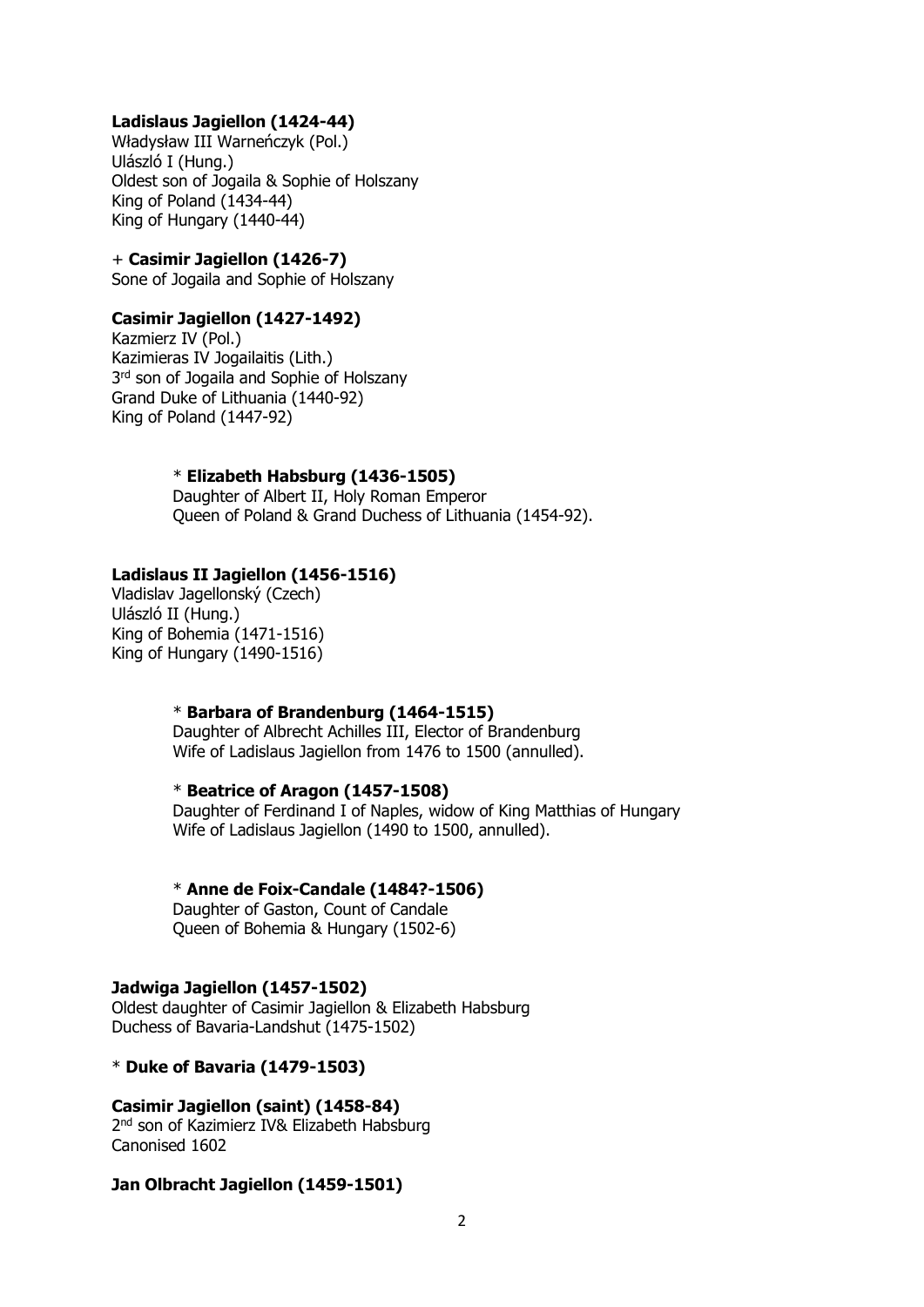3<sup>rd</sup> son of Kazimierz Jagiellon & Elizabeth Habsburg King of Poland (1492-1501)

## **Alexander Jagiellon (1461-1506)**

4<sup>th</sup> son of Kazimierz Jagiellon & Elizabeth Habsburg Grand Duke of Lithuania (1492-1506) King of Poland (1501-6)

## \* **Helena Riurik (1476-1513)**

 Daughter of Ivan III, Grand Duke of Muscovy Grand Duchess of Lithuania (1494-1503) and uncrowned queen of Poland (1492-1503)

## **Zofia Jagiellon (1464-1512)**

2<sup>nd</sup> daughter of Casimir Jagiellon & Elizabeth Habsburg Margravine of Brandenburg-Ansbach (1479-1512)

## \* **Frederick Hohenzollern (1460-1536)**

Margrave of Ansbach (1486-1536) and Kulmbach (1495-1515).

## **Zygmunt I Jagiellon 'the Old' (1467-1548)**

4<sup>th</sup> son of Casimir Jagiellon & Elizabeth Habsburg King of Poland and Grand Duke of Lithuania (1506-48)

## \* **Barbara Zapolya (1495-1515)**

Queen of Poland & Grand Duchess of Lithuania (1512-15)

### \* **Bona Sforza (c. 1494-1557)**

 Queen of Poland & Grand Duchess of Lithuania (1518-48) Duchess of Bari & Rossano

## **Fryderyk Jagiellon (1468-1503)**

6<sup>th</sup> son of Casimir IV & Elizabeth Habsburg Cardinal & Primate of Poland (1493-1503)

## **Anna Jagiellon (1476-1503)**

3<sup>rd</sup> daughter of Casimir IV & Elizabeth Habsburg Duchess of Pomerania (1491-1503)

## \* **Bogusław X (1454-1523)**

Duke of Pomerania (1474-1523).

### **Barbara Jagiellon (1478-1534)**

4<sup>th</sup> daughter of Casimir IV & Elizabeth Habsburg Duchess of Saxony (1496-1534)

### \* **George of Saxony (1471-1539)**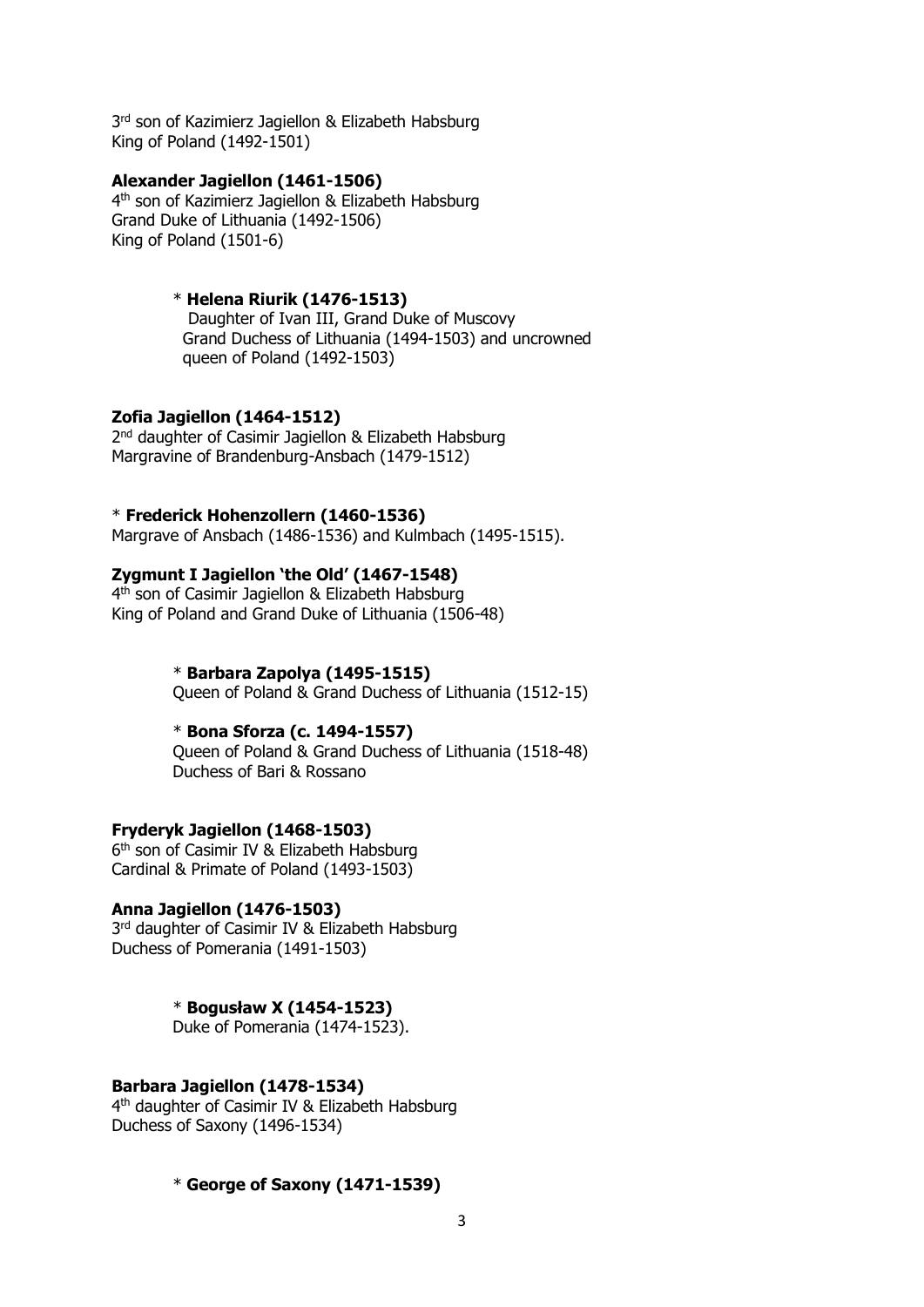Duke of Saxony (1500-1539)

## **Elizabeth Jagiellon (1483-1517)**

5<sup>th</sup> daughter of Kazimierz Jagiellon & Elizabeth Habsburg Princess of Leignitz (1515-17)

\* **Frederick II Piast (1480-1547)**

Prince of Liegnitz (1480-1547)

## [**Jan of Lithuania (1499-1538)**

Illegitimate son of Zygmunt I & Catherine Ochstat Bishop of Vilnius (1519-26), Bishop of Poznań (1536-38)

## **Anna Jagiellon (1503-47)**

Daughter of Ladislaus Jagiellon and Anne de Foix Archduchess of Austria (1521-47) Queen regnant of Bohemia (1526-47) Queen regnant of Hungary (1526-47) Queen of the Romans (1531-47)

#### \* **Ferdinand Habsburg (1503-64)**

 Archduke of Austria (1521-64) King of Hungary (1526-64) King of Bohemia (1526-64) Holy Roman Emperor (1555-64)

## **Louis Jagiellon (1506-26)**

Lajos II (Hung.) Ludvík Jagellonský (Czech) Son of Ladislaus Jagiellon and Anne de Foix King of Bohemia (1516-26) King of Hungary (1516-26)

## \* **Mary Habsburg (1505-58)**

 Queen of Bohemia (1515-26) Queen of Hungary (1515-26)

## **Jadwiga Jagiellon (1513-73)**

1<sup>st</sup> daughter of Zygmunt I and Barbara Zapolya Electress of Brandenburg (1535-71)

\* **Joachim II Hohenzollern (1505-1571)**

Elector of Brandenburg (1535-71)

#### + **Anna Jagiellon (1515-20)**

Daughter of Zygmunt I and Barbara Zapolya